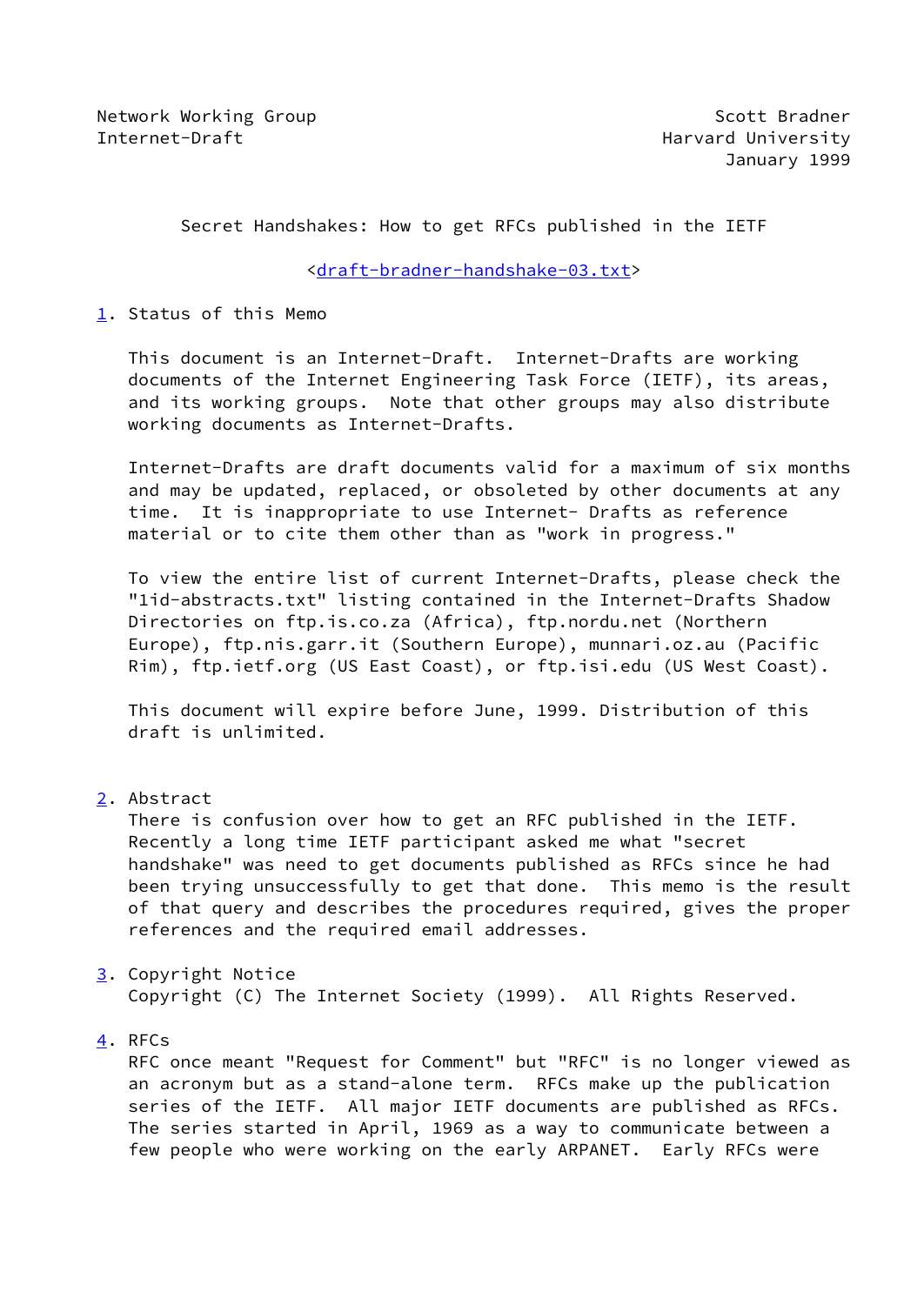Internet-Draft Secret Handshakes January 1999

 designed to convey specific information such as the minutes of meetings or to solicit comments on ideas or proposals. In the years since 1969 RFCs mutated into being more of a way to publish specific information than a way to propose new ideas. A separate, temporary series for publications called "Internet-Drafts" was established to take over the original requesting comments function.

## <span id="page-1-0"></span>[5](#page-1-0). Types of RFCs

 RFCs can be the product from an IETF working group or of an individual or group of individuals. RFCs can also be targeted for the IETF standards track or not. Each case is handled differently but there are four basic categories: RFC Editor and IANA documents, IETF working group documents, standards track documents not from IETF working groups, and non-standards track documents not from IETF working groups. [\(BCP 09, section](https://datatracker.ietf.org/doc/pdf/bcp09#section-2.1) 2.1)

# <span id="page-1-1"></span>[6](#page-1-1). RFC Editor and IANA documents

 From time to time the RFC Editor publishes an RFC which describes how RFCs should be formatted [\[RFC 2223](https://datatracker.ietf.org/doc/pdf/rfc2223)] and every April Fools Day one or more RFCs are published that are meant as parody or attempts at humor. The RFC Editor also periodically publishes a new version of the Internet Official Protocol Standards RFC (also known as STD 1) that describes the state of standardization of protocols. In addition every 100 RFCs the RFC Editor publishes a summary document of the 99 preceding RFCs. These RFCs are published at the discretion of the RFC Editor.

 Also from time to time the IANA publishes a new version of the Assigned Numbers RFC to provide a record of protocol number and parameter assignments. These RFCs are published by the RFC Editor at the request of the IANA.

# <span id="page-1-2"></span>[7](#page-1-2). Common process features for other RFCs

 All documents proposed as RFCs other than those mentioned in section 6 must first exist as Internet-Drafts. IETF working group documents are reviewed by the IESG as part of the normal IETF process prior to publication. (See [BCP 11](https://datatracker.ietf.org/doc/pdf/bcp11) for a list of organizations involved in the IETF standards process) In addition the RFC Editor asks the IESG to review all other documents proposed to be published as RFCs (other than those mentioned in  $section 6$ .) The IESG has the responsibility to review each of these documents and make a recommendation to the RFC Editor about publication. The IESG can recommend a document for publication as-is or it can recommend publication only if an "IESG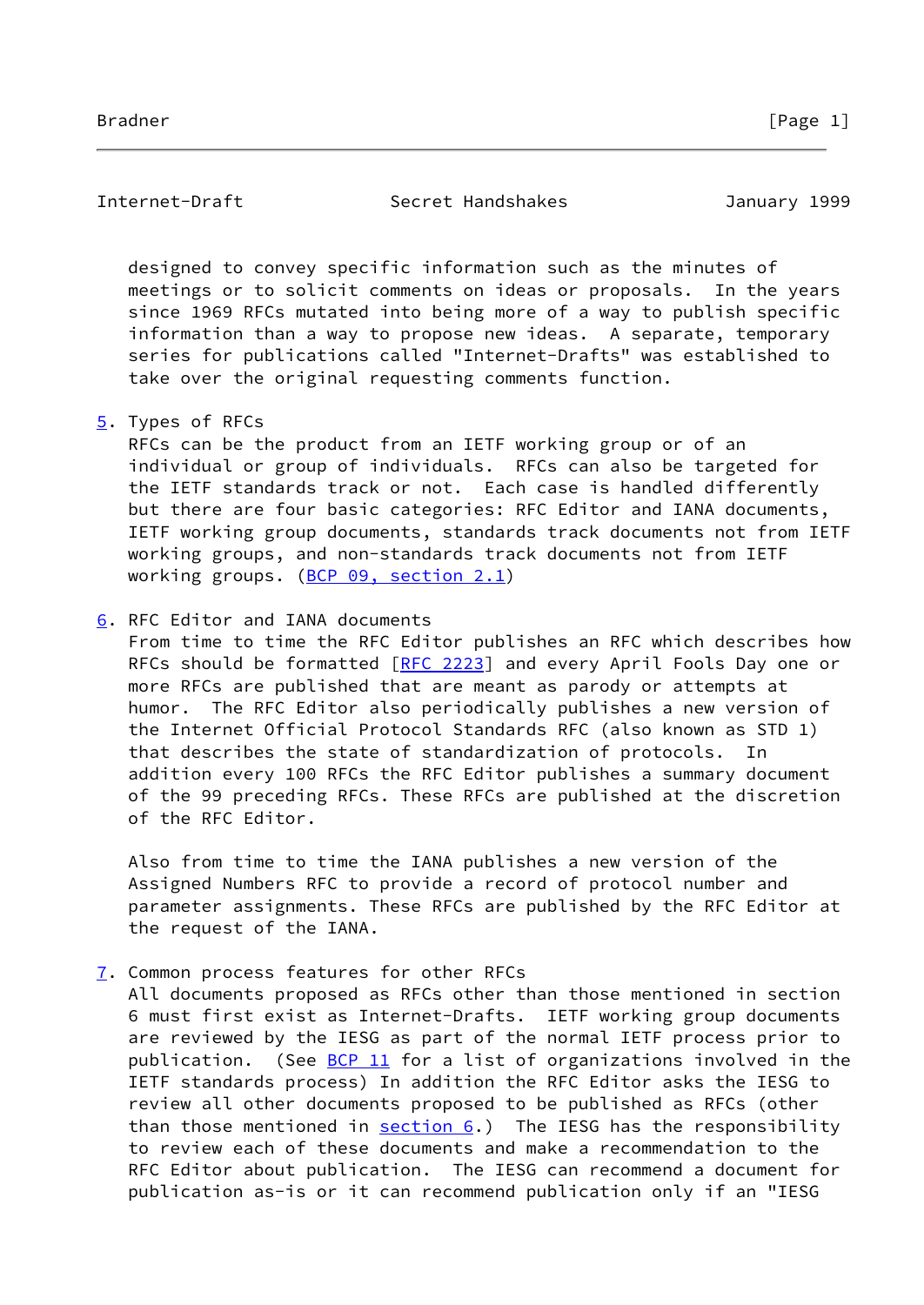note" is added to the beginning of the document describing any particular IESG concern with the document. The IESG can also recommend referring a non-working group document to a working group for consideration or refer, with comments, a working group document back to the working group for additional work. Finally the IESG can

Bradner [Page 2]

Internet-Draft Secret Handshakes January 1999

 decide that the document does not meet the quality or other standards for publication which the IESG is charged with maintaining, or that deployment of the technology described in the document could harm the Internet. In these cases the IESG can recommend that the RFC Editor not publish the document.

# <span id="page-2-0"></span>[8](#page-2-0). Internet Drafts

 Documents to be published as Internet-Drafts should be emailed to internet-drafts@ietf.org. The documents must be formatted according to the instructions in "The Guidelines to Authors of Internet-Drafts" [\(ftp://ftp.ietf.org/ietf/1id-guidelines.txt\)](ftp://ftp.ietf.org/ietf/1id-guidelines.txt) and should be sent as plain text, not as a word processor enclosure. ([BCP 09] section 2.2) In addition all documents submitted as Internet-Drafts must include the header in the latest version of "The Guidelines to Authors of Internet-Drafts." Authors should always retrieve the current version of the guidelines document since it changes from time to time.

# <span id="page-2-1"></span>[9](#page-2-1). IETF working group documents

 An IETF working group requests publication of a working group document by sending email to the Area Directory responsible for the working group, with a copy of the email to iesg-secretary@ietf.org. As detailed in  $[BCP 25]$  section  $3.3$ , such a request should only be made after ascertaining that there is working group consensus on the document. This may involve a working group Last-Call. The document(s) to be published must already be published as Internet- Drafts or, in the case of changing the status of an existing RFC without changing the contents, as an RFC. The letter should list the file names of the Internet-Drafts or the numbers of the RFC and what type of RFC each document is being offered for. The current standards track RFC types are: Proposed Standard, Draft Standard, Standard and Best Current Practice (BCP). The current non-standards track RFC types are: Informational, Experimental, and Historic. ([BCP 09], sections  $4$  and  $5$ ) The copy of the email to iesg secretary@ietf.org is to ensure that a record of the request is entered in a tracking database. The request is then reviewed by the Area Director and processed as described in [BCP 09] section 6.1.2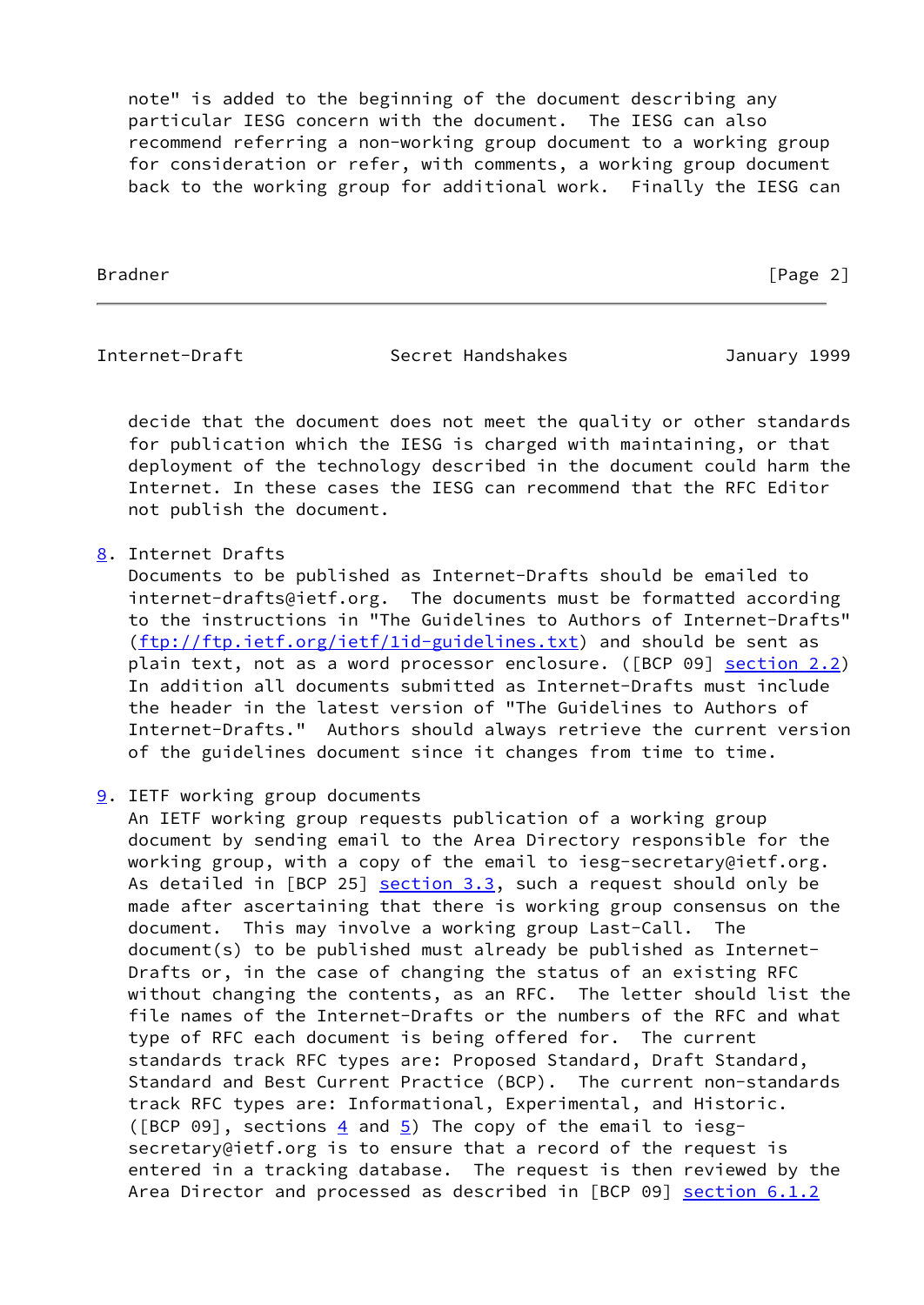including, for standards track documents, an IETF-wide Last-Call.

<span id="page-3-0"></span>[10.](#page-3-0) Non-working group, non standards track documents An individual requests the publication of a document as a non standards track RFC by sending an email request to the RFC Editor (rfc-editor@rfc-editor.org). The document(s) to be published must already be published as Internet-Drafts and the email request must include the filename of the Internet-Draft. The RFC Editor will inform the IESG of the publication request and ask that the IESG review the document within a reasonable time. ([BCP 09], section 4.2.3)

| Bradner | [Page 3] |
|---------|----------|
|         |          |

Internet-Draft Secret Handshakes January 1999

- <span id="page-3-1"></span>[11.](#page-3-1) Non-working group standards track documents
- An individual requests the publication of a document as a standards track RFC by sending an email request to the IESG (iesg@ietf.org) with a copy of the email to iesg-secretary@ietf.org. The document(s) to be published must already be published as Internet-Drafts and the email request must include the filename of the Internet-Draft or RFC number and the type of RFC that each document is being offered for. In order for a non-working group document to be published in the IETF standards track an IESG member must agree to "champion" the document within the IESG. In general it would be a good idea for anyone wanting to publish a standards track document without an IETF working group to line up such a "champion" on the IESG before submitting their request. The request is then processed as described in [BCP 09] section 6.1.2.
- <span id="page-3-2"></span>[12.](#page-3-2) The Importance of Proper Formatting and References Improperly formatted Internet-Drafts create additional work for the RFC Editor which can delay RFC publication. All authors must read, understand and follow [[RFC 2223\]](https://datatracker.ietf.org/doc/pdf/rfc2223) "Instructions to RFC Authors." Particularly note that RFCs should not right-justified or hyphenated.

 The RFC Editor will verify the references in any document that will be published as an RFC and will communicate with the authors or the IESG in the case of confusion. Since this can also delay RFC publication it is in the best interest of the author to be sure that all references are correct. Authors should note that standards track RFCs may not make normative references to Internet-Drafts or documents at a lower status in the standards track. ([BCP 09] section 4.2.4) This can be a source of delay in publishing a document even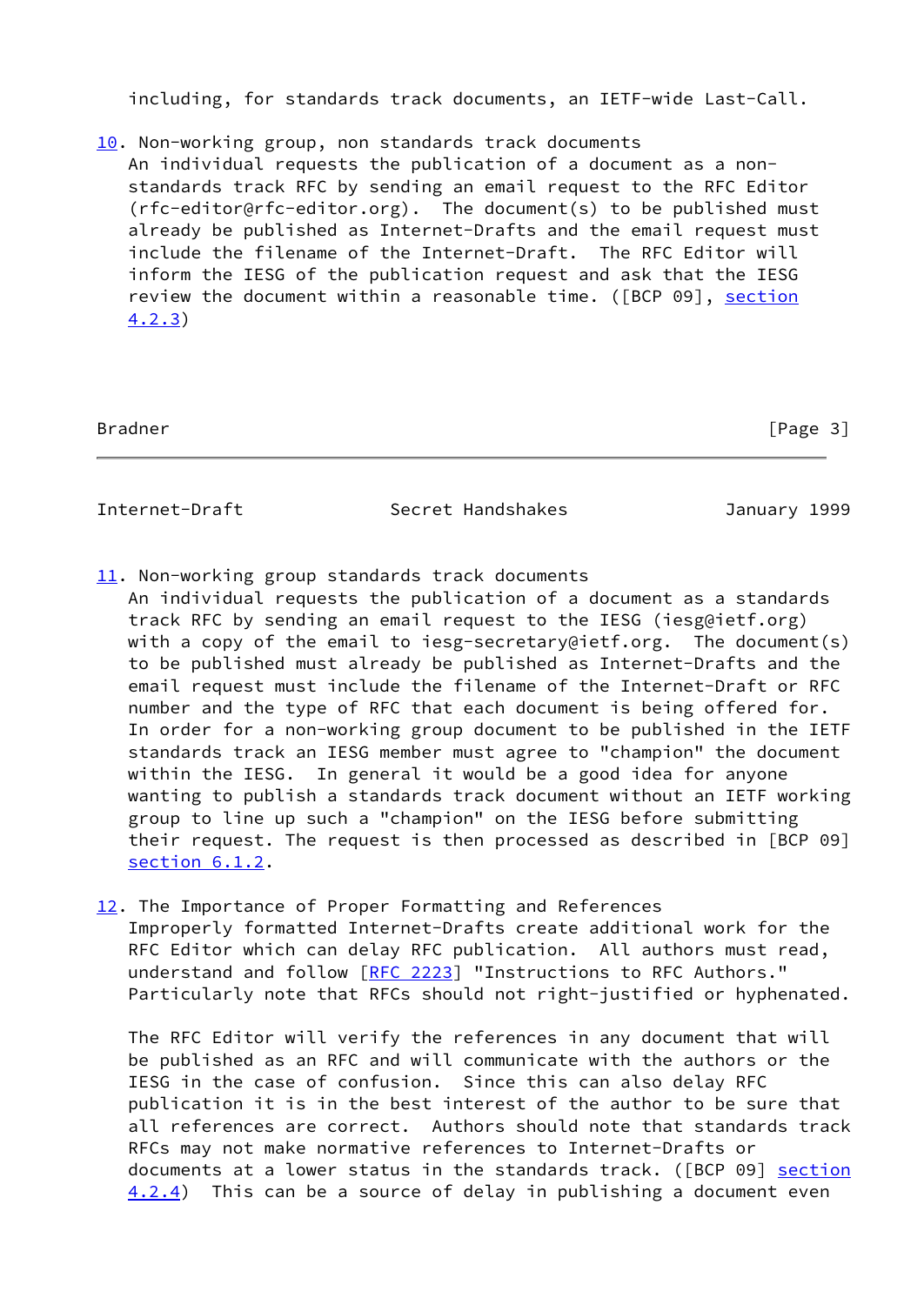after IESG review since the RFC Editor must wait until all documents referenced in a normative way have been published at the appropriate standards level.

## <span id="page-4-0"></span>[13.](#page-4-0) Additional notes

 Documents are often reviewed by readers who are not as familiar with the subject matter as the authors. Consequently, it helps to clearly define all subject-specific terms, and can also help a great deal to begin the document with an overview that discusses how the different pieces fit together both internally and with respect to other Internet elements. This will also benefit future readers of the document, who may well approach it from a different context than did the authors or as was originally envisioned.

 There are two main sources of delay in the process: Area Director and IESG review of documents and their revisions, and document authors addressing review comments. As a document author, you control the latter; you can endeavor to influence the former by judicious but persistent use of polite email to the AD asking where the Area

 $[Page 4]$ 

Internet-Draft Secret Handshakes January 1999

 Director or IESG review currently stands. It's part of the AD's job to listen to such email, so feel free to send it.

 In some cases there can also be delay in the RFC Editor's office. This can happen when a document requires complex formatting, has many references, or if the RFC Editor's queue is full.

 If you are making minor revisions to a document in response to comments form an AD or the IESG, you can expedite review of the changes by sending a list of the specific differences between a new and an earlier version of the document. This can be done with the UNIX "diff" program. The use of change bars can also be helpful.

 The RFC Editor will only publish the specific version of an Internet Draft that the IESG has reviewed. Specifically authors can not make changes, editing or otherwise, after the IESG review without the document being returned to the IESG to ensure that no sustentative changes were introduced. Authors who have a few typos that need to be fixed can send a request to the RFC Editor to make specific editorial corrections.

<span id="page-4-1"></span>[14.](#page-4-1) Intellectual property rights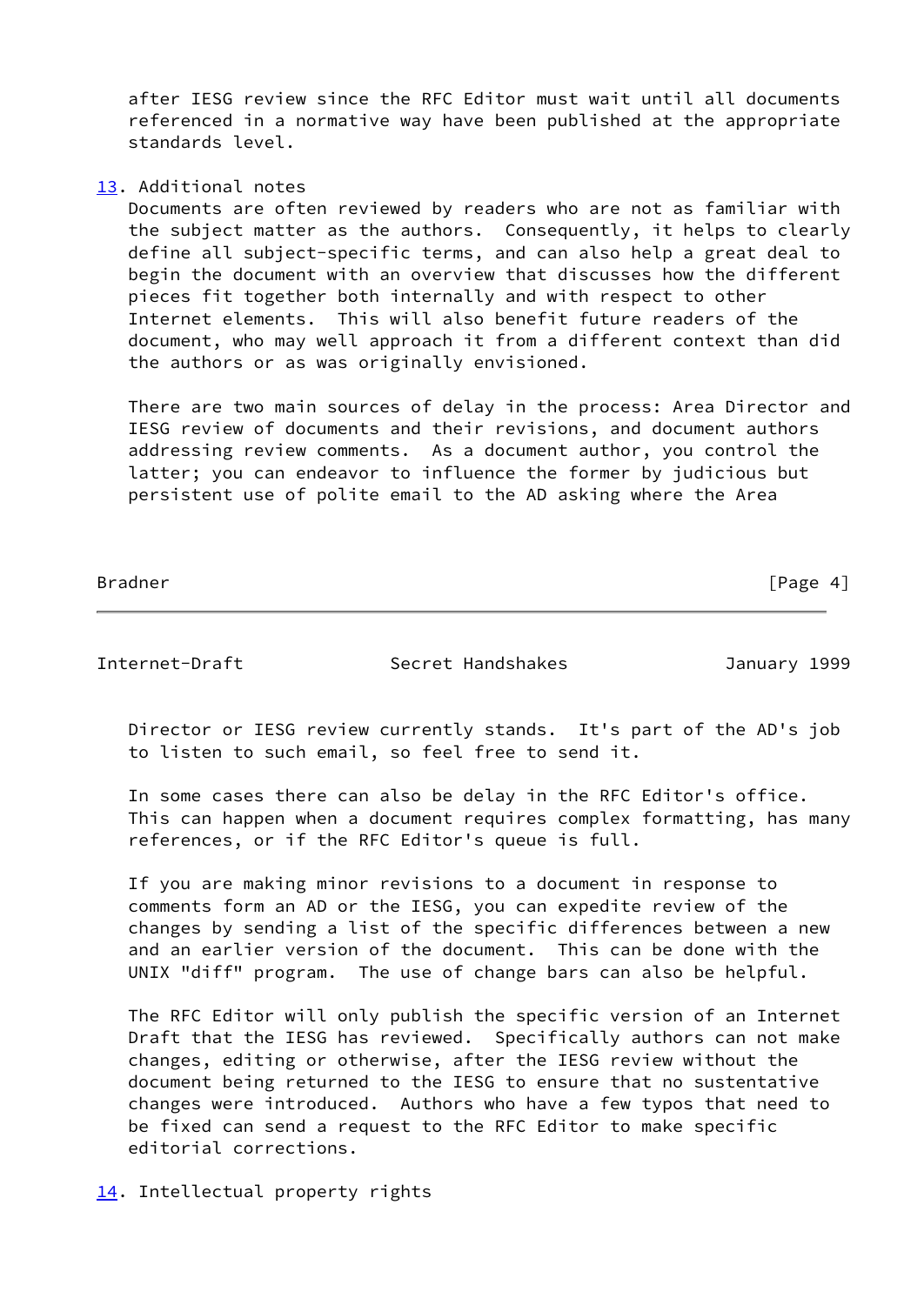It is important for every one who is publishing any IETF document to read and understand the intellectual property rights section of [BCP 09]  $(\underline{\text{section 10}})$ . The act of submitting a document for publication by the IETF implies the acceptance of the intellectual property rights terms and conditions in [BCP 09]. Authors should particularly note the copyright provisions.

#### <span id="page-5-0"></span>[15.](#page-5-0) Acknowledgements

Thanks to Vern Paxson for contributing to [section 13.](#page-4-0)

### <span id="page-5-1"></span>[16.](#page-5-1) Security Considerations

 This type of non-protocol document does not directly affect the security of the Internet.

## <span id="page-5-2"></span>[17.](#page-5-2) References

[\[RFC 2223](https://datatracker.ietf.org/doc/pdf/rfc2223)]: J. Postel, J. Reynolds - "Instructions to RFC Authors", October 1997 [BCP 09]: S. Bradner (Ed) - "The Internet Standards Process -- Revision 3", October 1996 [BCP 11]: R. Hovey, S. Bradner - "The Organizations Involved in the IETF Standards Process", October 1996 [BCP 25]: S. Bradner (Ed) - "IETF Working Group Guidelines and Procedures:, September 1998

<span id="page-5-3"></span>[18.](#page-5-3) Author's Address

Bradner [Page 5]

## Internet-Draft Secret Handshakes January 1999

 Scott Bradner Harvard University 1350 Mass Ave, rm 876 Cambridge, MA 02138 USA

 phone: +1 617 495 3864 sob@harvard.edu

Full Copyright Statement

Copyright (C) The Internet Society (1999). All Rights Reserved.